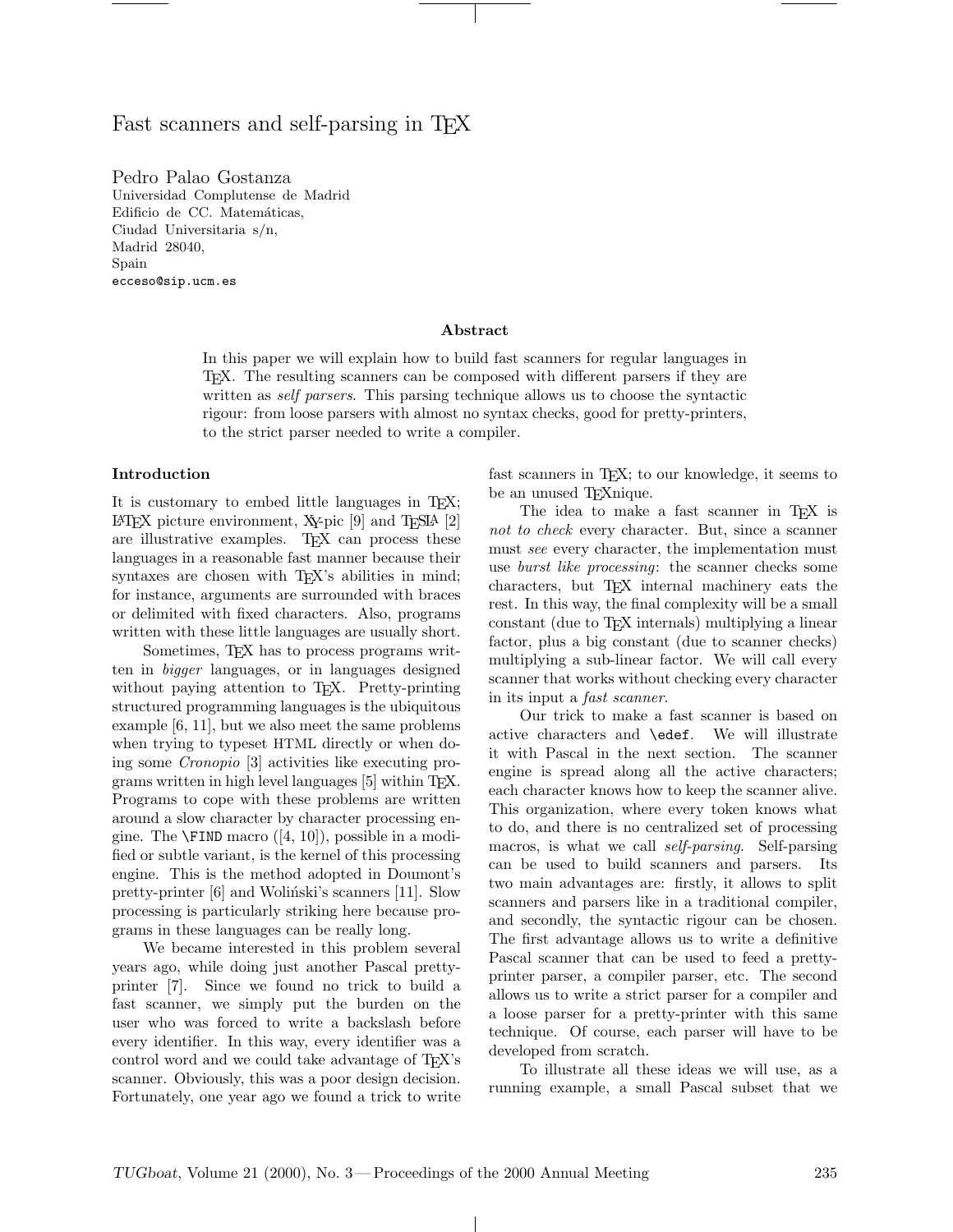Program  $::=$  program Id ; Block. Block ::= Decls begin Stats end Decls ::=  $\langle \text{empty} \rangle$  | Vars Decls Vars ::= var SeqVar SeqsVar SeqsVar  $\langle \text{empty} \rangle$  | SeqVar SeqsVar  $SeqVar ::= Ids : Id;$  $\text{Ids} ::= \text{Id} \text{ IdsExt}$  $\text{IdsExt} ::= \langle \text{empty} \rangle |$ , Ids Stats ::= Stat StatsExt StatsExt ::=  $\langle empty \rangle$  | ; Stat StatsExt Stat  $::=$  Id  $:=$  Expr | Id OptArgs | if Expr then Stat Else | while Expr do Stat | begin Stats end Else ::=  $\langle empty \rangle$  | else Stat OptArgs ::=  $\langle empty \rangle$  | (Args)  $\text{A} \text{rgs} ::= \text{Expr} \text{A} \text{rgs} \text{Ext}$ ArgsExt ::=  $\langle empty \rangle$  | , Args  $\mathrm{Expr} ::= \mathrm{Rel}$ Rel ::= Term RelExt  $Re$ Ext ::=  $\langle empty \rangle$  | = Term | <> Term |  $\leq$  Term |  $\leq$  Term |  $\geq$  Term |  $\geq$  Term Term ::= Factor TermExt TermExt ::=  $\langle empty \rangle$ | + Factor TermExt | - Factor TermExt Factor ::= Atom FactorExt FactorExt ::=  $\langle empty \rangle$  | \* Atom FactorExt | div Atom FactorExt | mod Atom FactorExt Atom  $::= \text{Int} \mid \text{Id} \mid (\text{Expr}) \mid - \text{Atom}$ Id ::= Letter LettersOrDigits LetterOrDigits  $\frac{m}{m}$  | Letter LetterOrDigits | Digit LettersOrDigits  $Int ::=$  Digit Digits

Digits  $\equiv \langle empty \rangle$  | Digit Digits Digit ::=  $0$  |  $\cdots$  | 9 Letters ::=  $a \mid \cdots \mid z \mid A \mid \cdots \mid Z$ 

Figure 1: Mini-Pascal syntax

will call 'mini-Pascal.' Its syntax can be found in Figure 1.

The rest of this paper is organized as follows. In the next section, we explain how to write a fast scanner for mini-Pascal. Although its main idea can be reused, each language has its own tricks that speed the scanner even more; part of this section is devoted to explore useful tricks for Pascal and other structured programming languages. Next we will devote two sections to building a pretty-printer

and a compiler for mini-Pascal. Both parsers work on top of the same scanner. Since pretty-printing is a widely studied area, the goal of our pretty-printer is not how to pretty-print a programming language but how to build a loose self-parser. Obviously, the goal of the compiler is how to built a strict self-parser. The section 'Other uses' reviews other projects where we have used fast scanners and selfparsers. Finally, we conclude and suggest some future work.

#### A Pascal scanner

By far, identifiers and keywords account for most of the characters in a Pascal program. Letters are used exclusively for this purpose.<sup>1</sup> Digits can also appear in identifiers, but do so rather seldom; they almost exclusively appear in numbers. Every other character, apart from white space, is seldom used. White space has a strange occurrence pattern: every line starts with a long white sequence (just after an end of line), and then single spaces split other tokens.

In order to get really good sub-linear behavior, a scanner should operate checking no character in any identifier (including keywords), and no space in every start-of-line white sequence.

The scanner will change each Pascal token into a TFX control word: the identifier Foo to \Id{Foo}, the number 123 to \Int{123}, the keyword begin to  $\begin{cases} t \to \mathbb{R} \text{ and } t \in \mathbb{R} \text{ and } t \in \mathbb{R}. \end{cases}$ 

Every character but roman letters will be active; that is, ,, ., :, ;,  $(, )$ , +, -,  $*,$  =, <, >, 0, . . . , 9, and blanks are active characters. Forget for a moment digits and symbols composed with more than one active character, like <>. So, every identifier is composed only with letters (non-active characters) and is surrounded with active characters. To catch these identifiers without an explicit characterby-character analysis, it is enough to start a capture at the end of each active character and to finish this capture at the beginning of each active character. The macro \catchId starts the capture:

#### \def\catchId{\edef\mayId{\iffalse}\fi}

This macro store every following characters in \mayId, while expanding active characters. To finish this capture an active: character uses

#### \def\endId{\iffalse{\else}\fi}

This capture does not always success; for example, there can be two active characters one after the other. Since every character that cannot take part in an identifier is active, the capture will be successful if and only if \mayId is not \empty.

 $\mathbf{I}$ 

<sup>&</sup>lt;sup>1</sup> Not exactly: **e** and **E** are used in floating point literal numbers.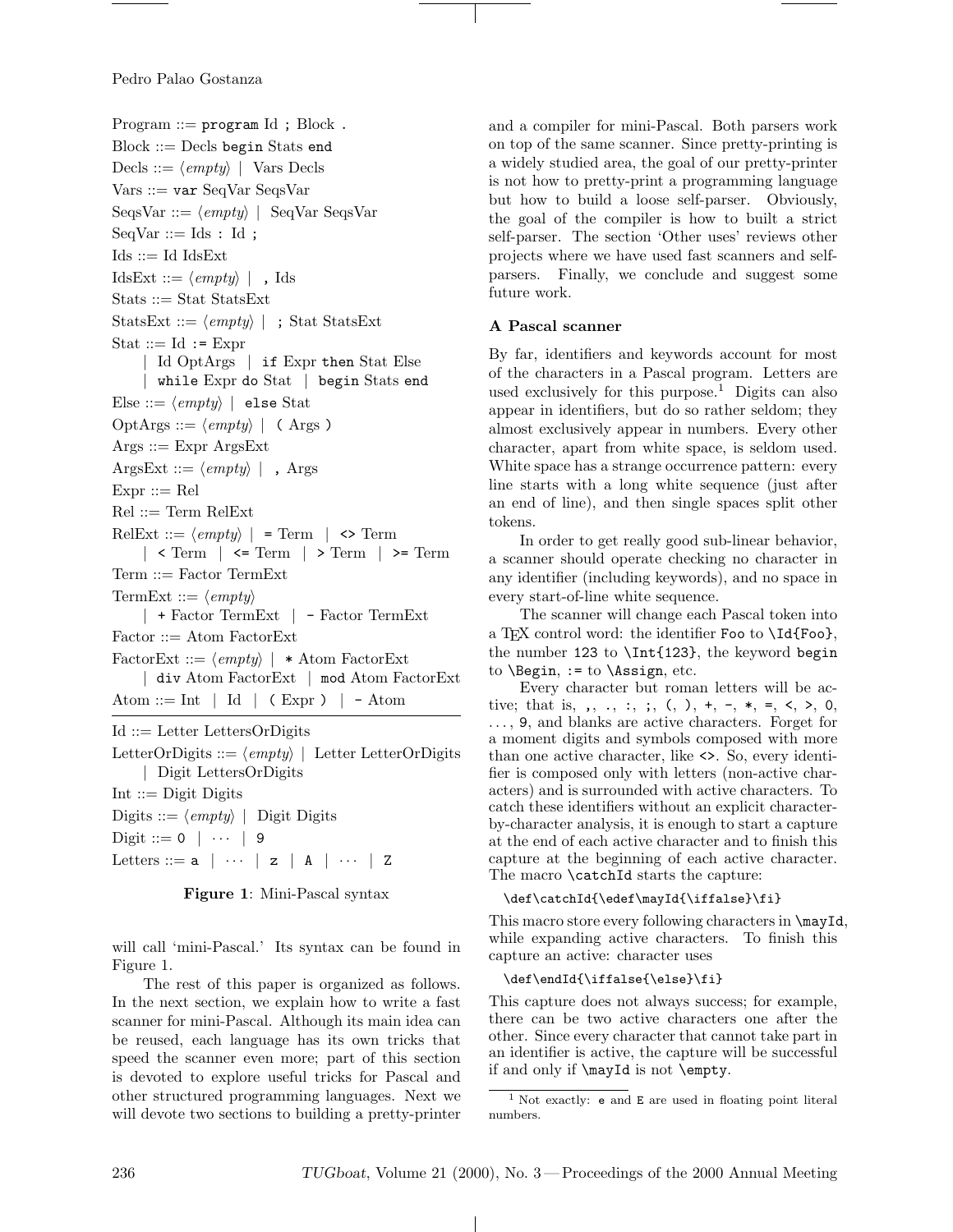Fast scanners and self-parsing in T<sub>E</sub>X

```
\def\empty{}
\def\flush{\ifx\mayId\empty\else
 \expandafter\Id\expandafter{\mayId}\fi}
```
These three macros are all a white space must do:

```
\def\blank{\endId\flush\catchId}
```
This is also needed at the beginning and the end of the scanner

```
\def\beginScanner{\activeChars\defActive
 \catchId}
```
\def\endScanner{\endId\flush}

Other active characters will produce, in addition, its own Pascal token:

```
\def+{\endId\flush\Plus\catchId}
\def.{\endId\flush\Dot\catchId}
...
```
Of course, some identifiers are keywords, which introduces two problems. First, it is necessary to check every identifier in order to test whether it is a keyword or a regular identifier. Several T<sub>EX</sub>niques to implement sets may be used, for example:

• For each keyword  $k$  there is a control word  $\kappa$  trivially defined (but not  $\relax \relax \relax 0$ ). Checking whether an identifier is a keyword is simple and fast:

```
\def\ifIsNotKW#1{\expandafter\ifx
  \csname kw@#1\endcsname\relax}
```
But each new identifier introduces a new entry in TEX control sequences table. Since TEX never deletes entries from this table, we can exhaust T<sub>E</sub>X limited hash memory.

• All keywords can be stored in a macro:

```
\def\kws{|begin|end|if|...|while|}
```
Checking an identifier is tricky and long

```
\def\ifIsNotKW#1{\def\aux
 ##1|#1|##2\relax{\ifx\relax##2\relax}%
  \expandafter\aux\kws#1|\relax}
```
but it works in a constant amount of memory.

Since we want to build fast scanners, the first technique is preferable.

The second problem arising with keywords concerns capitalization. Pascal is case insensitive, so we should be capable of recognizing an identifier or keyword without regard to its capitalization. This can be easily solved invoking a \lowercase over those characters stored in \mayId. Since some parsers care about capitalization, but others do not, it is better to change the identifier Foo into \Id{foo}{Foo} instead of only to \Id{Foo}.

Part of the speed has already been achieved. The other acceleration source is to deal with spaces at the beginning of lines. The trick is to recover the original category codes of spaces at end of lines.

Then we look for the next T<sub>E</sub>X token so that T<sub>E</sub>X eats all the intermediate spaces.

```
\def\eoln{\endId\flush\catcode'\ =10 \eolnB}
\def\eolnB#1{\catcode'\ =\active\catchId#1}
```
Category code 9 (ignored character) also works.

To consider numbers and composed symbols, an state needs to be added to the scanner; we will call it 'scanner state' because, latter in the paper, some other states will come into play. The scanner state due to numbers is a macro **\mayInt** where its digits will be stored. Composed symbols need two macros: **\maySym** and **\symCode**. **\symCode** is a number that uniquely determines what characters are in the current symbol; it is 0 if there is no character, or a non-zero integer for each of the three characters that can start composed symbols:

\chardef\noCode=0 \chardef\colonCode=1 \chardef\lessCode=2 \chardef\greaterCode=3

\maySym stores which token will be generated if there is no character extending the current symbol. For instance, a colon does not generate a \Colon token directly; instead, it is stored, so that, if there is an equal immediately after it, an \Assign will be generated.

```
\def:{\endId\flush
```

```
\gdef\maySym{\Colon}\glet\symCode\colonCode
\catchId}
```
But what if there is an identifier followed by an space; the \Id token will be generated before the \Colon; it is even possible that the \Colon get lost. The solution is simple: \flush must not only take care of captured identifiers but also of delayed symbols and stored numbers.

```
\def\flush{\flushSym\flushInt\flushId}
\def\genSym{\maySym\glet\symCode\noCode}
\def\flushSym{\ifnum\symCode=\noCode
 \else\genSym\fi}
\def\genInt{\expandafter\Int\expandafter
 {\mayInt}\glet\mayInt\empty}
\def\flushInt{\ifx\mayInt\empty\else\genInt\fi}
\def\genId{\expandafter\Id\expandafter{\mayId}}
```
\def\flushId{\ifx\mayId\empty\else\genId\fi} Characters that can be in the second place of a composed symbol cannot simply \flush; they should flush integers and identifiers, but can only flush delayed symbols if there is something intertwined:

```
\def\flushInter{%
```
\ifx\mayInt\empty\else\flushSym\genInt\fi \ifx\mayId\empty\else\flushSym\genId\fi}

The definition of '>' is illustrative because it can be the first and the second character in a composed symbol:

\def>{\endId\flushInter \ifnum\symCode=\lessCode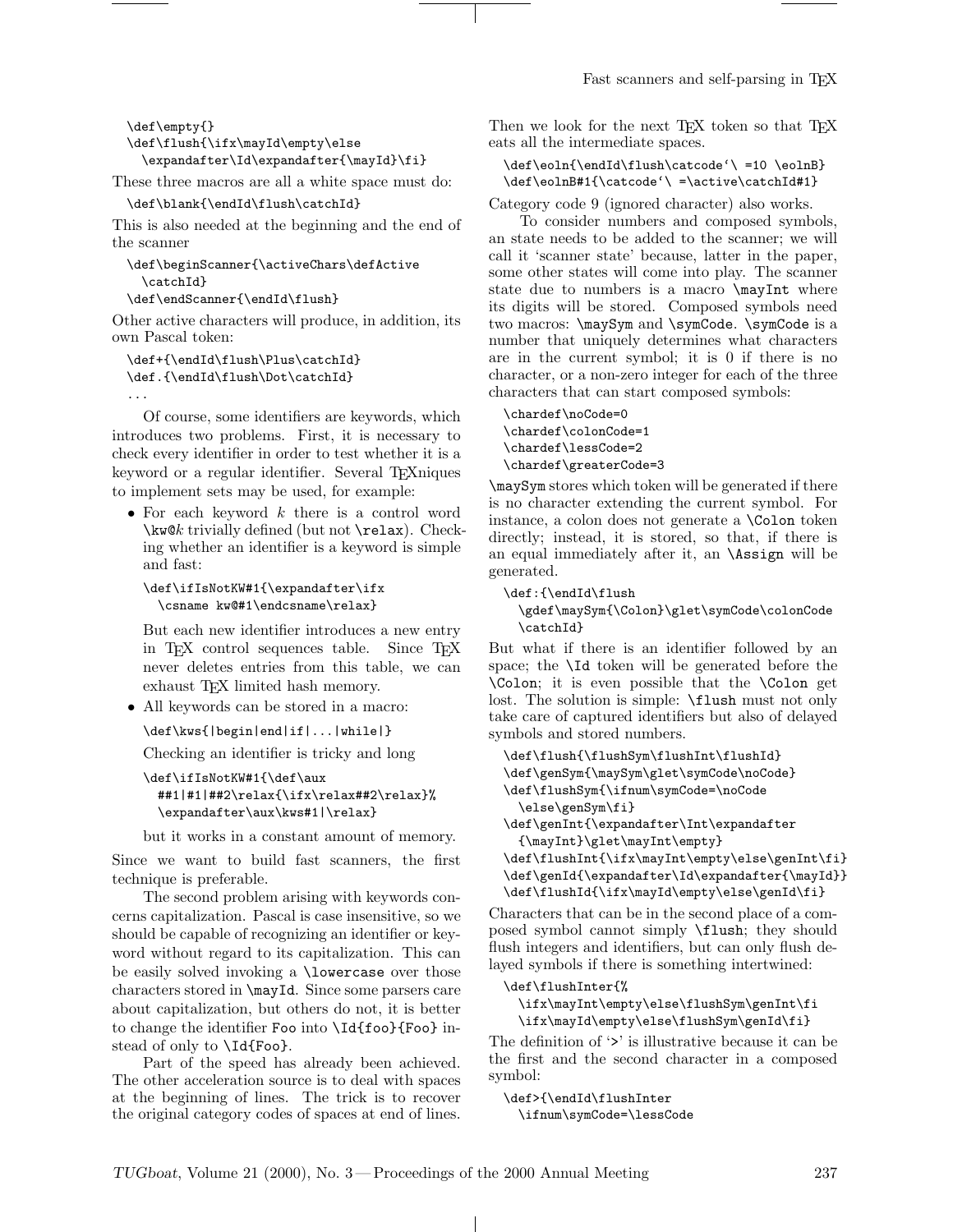Pedro Palao Gostanza

\glet\symCode\noCode \NotEqual \else\flushSym\gdef\maySym{\Greater}% \glet\symCode\greaterCode \fi\catchId}

Digits do important work to keep the scanner alive, but they do not need to flush because a character will follow that will cause flushing. The main digit task is to know whether it is part of a number or an identifier.

```
\def\digit#1{\endId
 \ifx\mayInt\empty
   \ifx\mayId\empty \gdef\mayInt{#1}\catchId
   \else \catchId\mayId#1\fi
 \else\ifx\mayId\empty
   \xdef\mayInt{\mayInt#1}\catchId
 \else\errmessage{An identifier cannot
   start with digits}\catchId
 \fi\fi}
```
This completes our fast scanner. But a little problem remains. Sometimes, the program we want to parse is not embedded in the document sources, but stored in a separate file. Invoking \input inside an scanner context (\beginScanner\endScanner) has no use because backslash will loose its usual meaning inside this context. The usual roundabout

\expandafter\beginScanner\input p.pas \endScanner

does not work either (read \@@input instead of \input if thinking in LATEX) because the last active character in p.pas launches a \catchId that will be closed in \endScanner after the end-of-file, i.e., the last active character starts a definition that will be closed pass the end of the file. Since TEX does not allow a definition to span across files, we will get the error "File ended while scanning definition of \mayId." Fortunately, TEX appends an end-ofline character to the last line of every file, if absent; so the last character in every file processed with TEX is an end-of-line. We are going to put on EOLN character the burden of crossing the end-offile boundary before to launch \catchId. Of course, if not at the end of a file, an EOLN should behave as before. The cheapest manner to cross the end-of-line boundary is with \futurelet:

```
\def\eoln{\endId\flush\catcode'\ =9
  \futurelet\aux\eolnB}
```
\def\eolnB{\catcode'\ =\active\catchId}

Incidentally, \futurelet makes leading spaces (ignored characters) in the next line disappear.

# A Pascal pretty-printing

Now, we have our scanner ready. Let us use it to build a pretty-printer. The pretty-printer is responsible for choosing a correct definition for the tokens that the scanner generates. These definitions cannot look forward following tokens because the scanner may not have produced them yet and because

there can be T<sub>E</sub>X control words (that remain to be evaluated) before the next token. So the prettyprinter must conform to the self-parsing technique. Of course, each token can change the pretty-printer state, in order to produce a visible effect, to prepare the environment for the next tokens, and to communicate to future tokens its previous occurrence.

Self-parsing is such a natural technique to use in a pretty-printer that it has been discovered and used in several pretty-printers before (at least in [6] and in [7]). But it has never been used in a pure manner, neither recognized as a useful general parsing technique. So, our emphasis will be to explain how self-parsing can be used to build a loose parser. Pretty-printer output will be very simple, just the raw style in [7]: every statement in a line; keywords are in bold face; identifiers are in italics; every expression, assignment and procedure call is typeset in TEX math mode. The formatted program to compute  $x^n$ , for  $x = 3$  and  $n = 9$ , follows:

program power; var  $x$ ,  $n:$  integer; x1, n1, pow: integer; begin  $x \leftarrow 3$ ;  $n \leftarrow 9$ ;  $x1 \leftarrow x$ ;  $n1 \leftarrow n$ ;  $pow \leftarrow 1$ ; while  $n! \geq 1$  do begin if n1 mod  $2 = 1$  then  $pow \leftarrow pow \times x1$ ;  $x1 \leftarrow x1 \times x1$ ;  $n1 \leftarrow n1$  div 2 end; write(pow) end.

To keep the pretty-printer alive, every token must do some work. Some, like parenthesis, do a really simple work, without bothering about where it is used.

# \def\OpenPar{(}

Others, like assignments, do a simple work too, but require that other tokens have already opened a math mode.

#### \def\Assign{\leftarrow}

An assignment in an incorrect place will cause a "Missing \$ inserted" error; this is a syntactic check with a bad error message.

Identifiers behave differently if placed at the beginning of an statement or inside an expression. In the first case, they must open a math mode; in the second case, they only have to write themselves. The best agreement is to use a \ifinsideexpr condition

\let\ifinsideexpr\ifmmode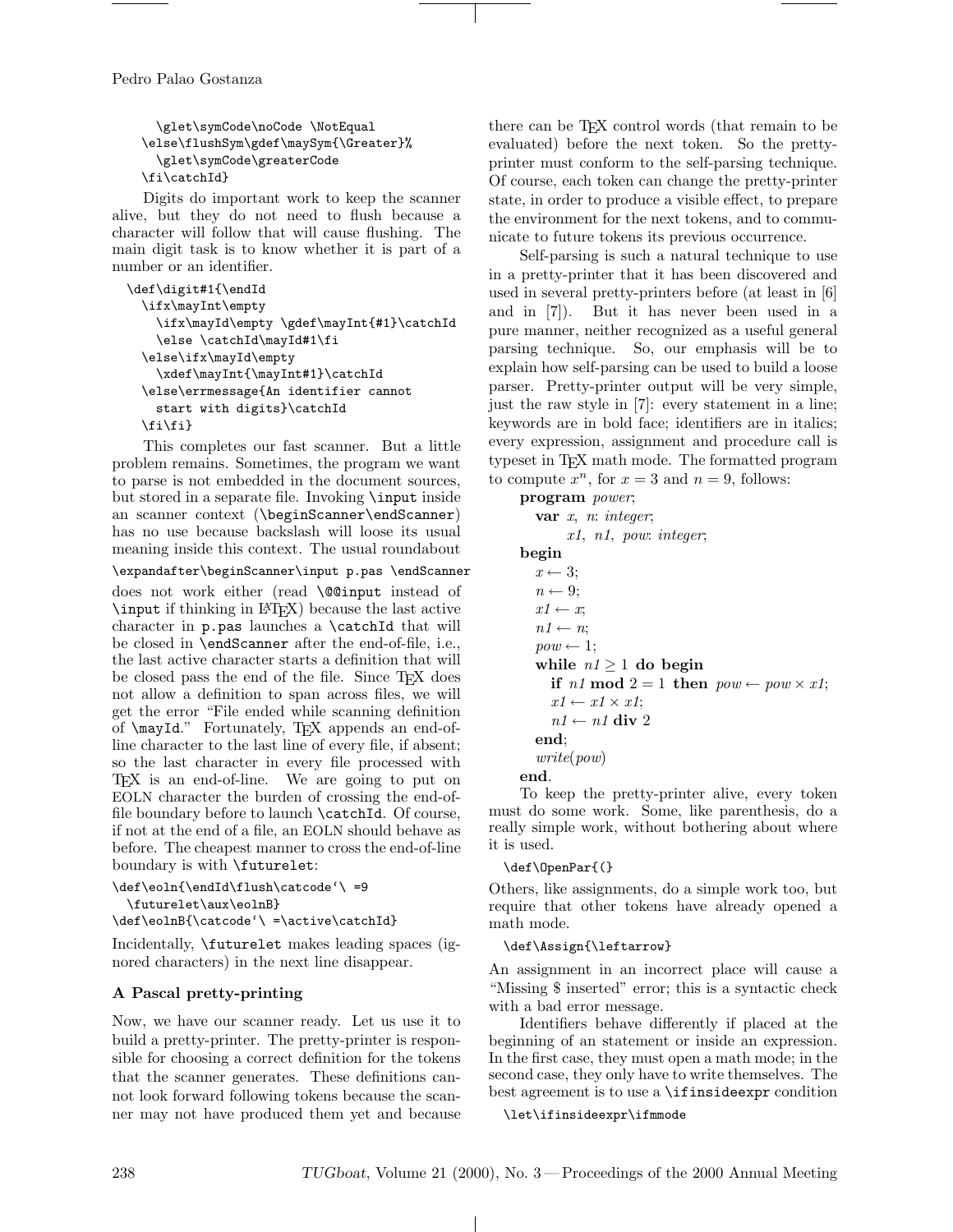#### \def\openExpr{\ifinsideexpr\else\$\fi} \def\closeExpr{\ifinsideexpr\$\fi} \def\Id#1{\openExpr\hbox{\it#1}}

If a token can appear after an expression it should ensure that the expression is closed; for example:

### \def\Semicolon{\closeExpr;\par}

But not every semicolon behaves in this way; the semicolon after the program name must indent following constructions a bit. There are three techniques to solve this problem:

- Conditions technique in which we have a global condition \ifafterprogram, which the definition of \Program sets true. Other definitions set it false; since there is only one semicolon after a program name, the definition of semicolon is the best place to set it false.
- Redefinition technique in which we have one definition for each possible behaviour. Other tokens redefine \Semicolon according to the expected behaviour in an immediate future.
- Steps technique in which we have a number, a step holder, that records the syntactic construction where the present token occurs. Each token can adjust its behaviour according to the value in the step holder, and change it as necessary.

These three techniques are equivalent, but depending on the problem one is easier than the others. As the syntactic checks become stricter, one should move from the first to the third. These three techniques can be used simultaneously; for instance, in the above fast scanner we have mixed conditions and steps in order to build symbols composed with more than one character.

Usually a stack is needed in order to store values (before changing a condition, making a redefinition or assigning to the step holder) that will be restored when a nested construction ends. For a prettyprinter, TEX grouping is enough, but for stricter parsers it is better to maintain an explicit stack.

The following macros illustrate a pretty-printer built with redefinition technique.

```
\def\Program{{\bf program}\
 \let\Begin\BeginBlock
 \let\Semicolon\SemicolonProgram}
\def\SemicolonProgram{\closeExpr;\par\indent
  \let\Semicolon\SemicolonBlock}
\def\SemicolonBlock{\closeExpr;\par}
\def\BeginBlock{\par\outdent
 {\bf begin}\par\indent
  \let\Begin\BeginStat}
\def\BeginStat{\ {bf begin}\par\indent}
```
# A Pascal compiler

Implementing a pretty-printer with self-parsing is an easy task, easier than doing it with a classical and strict parser. So, we wonder how the effort needed to write a self-parser evolves when increasing syntactic checks. We thought that the best test was to write a mini-Pascal compiler.

We envisaged the following organization. To compile a program, it must be surrounded with the pair \beginPC/\endPC. A program called power, for instance, will be translated to a TEX macro called \power, that comprises an instruction sequence for a virtual stack machine. Whenever this macro is called, its instructions get executed, and everything written (with *write*) appears inserted in the text.

Since a compiler needs to ensure a complete syntactic conformance, we will use the step technique to produce its parser. But which are the correct steps? This question has already been answered: classical parsing techniques, like LL and LR, rewrite a context free grammar as an automaton. This automaton states are the steps we were looking for.

Here we will work out how to build an LL selfparser because it is simpler than LR parsing and Pascal has an (almost) LL grammar. Nevertheless, the main idea and many details can be reused in an LR self-parser.

The construction of an LL self-parser for a given grammar has been automated with a simple program (written in Haskell  $[8]$ ) called parT<sub>E</sub>X. Here we are explaining how to do by hand what this program already does alone. This program expects an LL grammar annotated with semantic actions and semantic checks. Figure 2 shows the production for mini-Pascal statements. Semantic actions are surrounded with braces and semantic checks are also preceded with a question mark. Both semantic actions and checks use several auxiliary macros that read and modify the compiler state; an explanation of their implementation and behaviour is beyond the scope of this paper, but their names are chosen to evoke its meaning (sequences without spaces or end-of-lines are just one macro call with its arguments). Semantic actions (checks) immediately following a terminal that carries information, like an Id, get this information through parameters. So, in the semantic actions (checks) following Id, #1 is the identifier down-cased string and #2 (not used) is the identifier string.

Then, following [1], we add state numbers between every symbol that appears in each production right hand side. The state numbers for the production in Figure 2 (without semantic actions) are:

 $\mathbf{L}$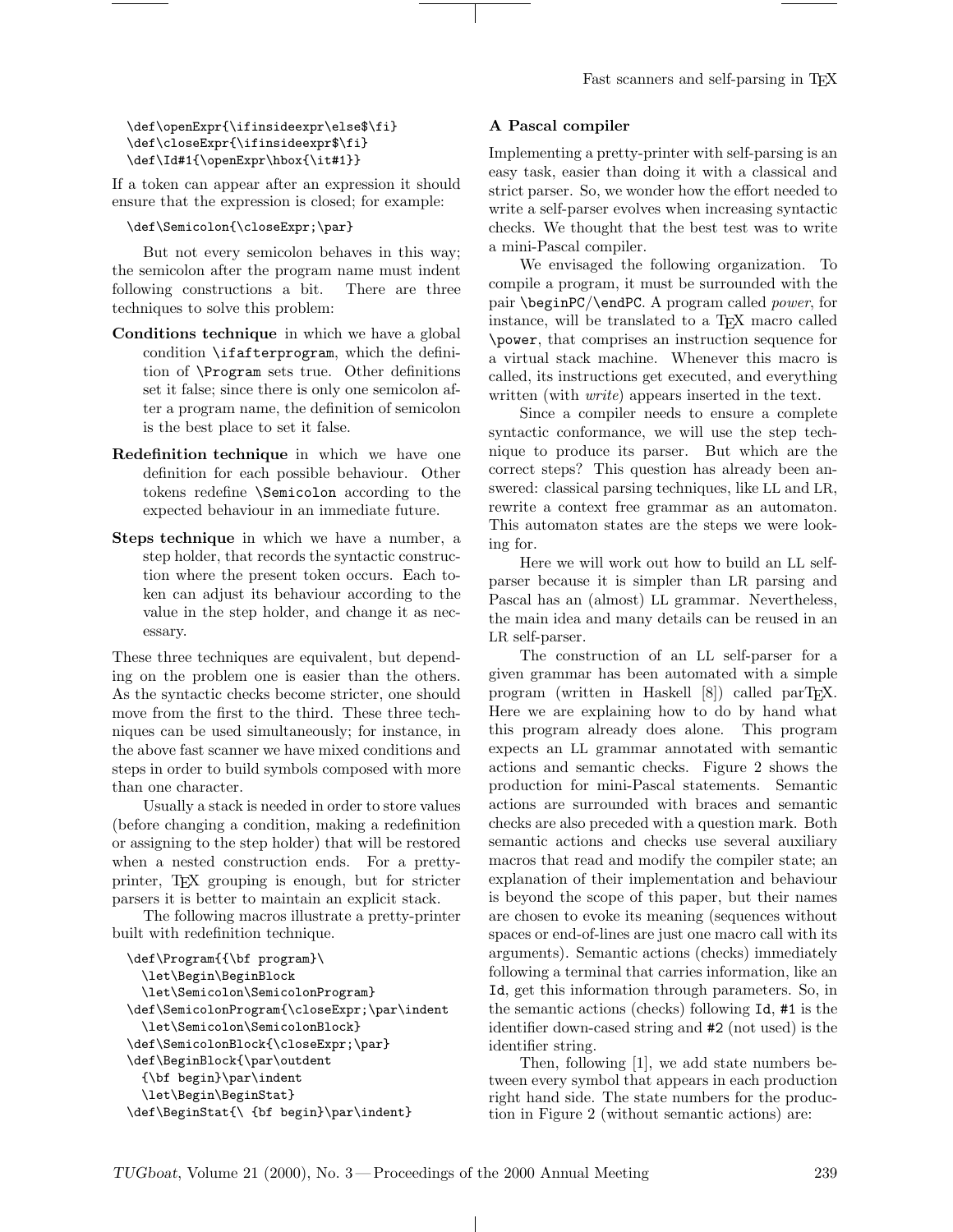Pedro Palao Gostanza

```
Stat ::=Id ?{\isVarQ{#1}}
      {\memDir{#1}\aMemDir
       \emitCode{\lit{\aMemDir}}}
  ":=" Expr {\emitCode{\put}}
| Id {\def\procToCall{#1} \noa=0 }
  OptArgs {\iftrue \isProcQ\procToCall\noa
       \procDir\procToCall\noa\aProcDir
       \emitCode{\call{\aProcDir}}%
     \else \errmessage{No procedure
       "\procToCall" with \number\noa\space
       arguments}\fi}
| "if" Expr {\newLabel\labelse \newLabel\labend
             \emitCode{\jzero{\number\labelse}}}
  "then" {\bgroup}
 Stat {\egroup \emitCode{\jump{\number\labend}}%
        \emitCode{\label{\number\labelse}}}
 Else {\emitCode{\label{\number\labend}}}
| "while" {\newLabel\loopL \newLabel\endloopL
           \emitCode{\label{\number\loopL}}}
 Expr {\addCode{\jzero{\number\endloopL}}}
  "do" {\bgroup}
  Stat {\egroup \addCode{\jump{\number\loopL}}
        \emitCode{\label{\number\endloopL}}}
| "begin" Stats "end"
```

```
Figure 2: Statement production
```

```
Stat ::=
  Id 42 ":=" 43 Expr 44
| Id 45 ArgsOpt 46
| "if" 48 Expr 49 "then" 50 Stat 51 Else 52
| "while" 54 Expr 55 "do" 56 Stat 57
| "begin" 59 Stats 60 "end" 61
```
There is an obvious map between semantic actions (checks) and automaton states: every semantic action (check) occurs in an automaton state and an automaton state may have one semantic action (check). The semantic action (check) occurring in state *n* is stored in macro  $\sa$ n ( $\searrow$ c $\alpha$ ). This macro has as many parameters as information bundles carried by the token preceding the semantic action. For example:

```
\defx{sc@42}#1#2{\isVarQ{#1}}
\defx{sa@42}#1#2{\memDir{#1}\aMemDir
   \emitCode{\lit{\aMemDir}}}
\defx{sa@49}{\newLabel\labelse \newLabel\labend
   \emitCode{\jzero{\number\labelse}}}
```
We will call these macros through

# \def\semaction#1{\csname sa@#1\endcsame}

Due to the behaviour of \csname, an action can be called even if it does not exist. To exploit this circumstance, those states after a token that carries information but has no semantic action will have an explicit empty action with enough parameters.

A semantic action is executed when entering its state. A semantic check is executed before entering its state; if it returns true, its state will be entered; if it returns false, another possible next state will be tried.

Traditional parsers encode the automaton and semantic actions in a table. A loop uses the current automaton state and the next token to index this table, to perform some action, and to change to the next automaton state, and a stack is needed to store return states when entering a non-terminal. In a self-parsing implementation the current automaton state and the stack are in the global parser state: \state and \stack. The table becomes code; the action performed in the loop when looking at the token  $\text{Tok}$  in state *n* is stored in the macro  $\text{Tok@n}$ . Therefore, token \Tok behaviour is

#### \csname Tok@\state\endcsname

Since most entries in the table are just errors, memory can be saved not defining them. Checks for errors can be factored in the following macro:

```
\def\exe#1{\expandafter\let\expandadfter
 \aux\csname #1@\state\endcsname
 \ifx\aux\relax
   \errmessage{Unexpected token "#1"}\fi
 \aux}
```
So, the definition of \Tok can be simplified to

# \def\Tok{\exe{Tok}}

Changing to another state, and pushing and popping states from the stack will be abstracted with \toState, \pushState and \popState. These macros are the best place to call semantic actions.

# \def\toState#1{\def\state{#1}\semantic{#1}}

With all these helper macros, encoding the automaton table with a set of macros is a simple but boring task. For example, a while in state 53 only have to change to state 54

# \defx{while@53}{\toState{54}}

But while can appear in other states; for example, nested inside another while, that is, after a do (state 56); in this case, it must push state 57 in the stack, change to state 54

# \defx{while@56}{\pushState{57}{54}}

When nested while parsing ends, the state 57 will be restored from the stack and its semantic action executed so that the last instructions of the outer loop were generated. In a self-parser, tokens that may appear after a while statement are responsible for doing this. For example, end may appear after every statement type:

\defx{end@44}{\popState\exe{end}} \defx{end@46}{\popState\exe{end}} \defx{end@51}{\toState{52}\exe{end}}

.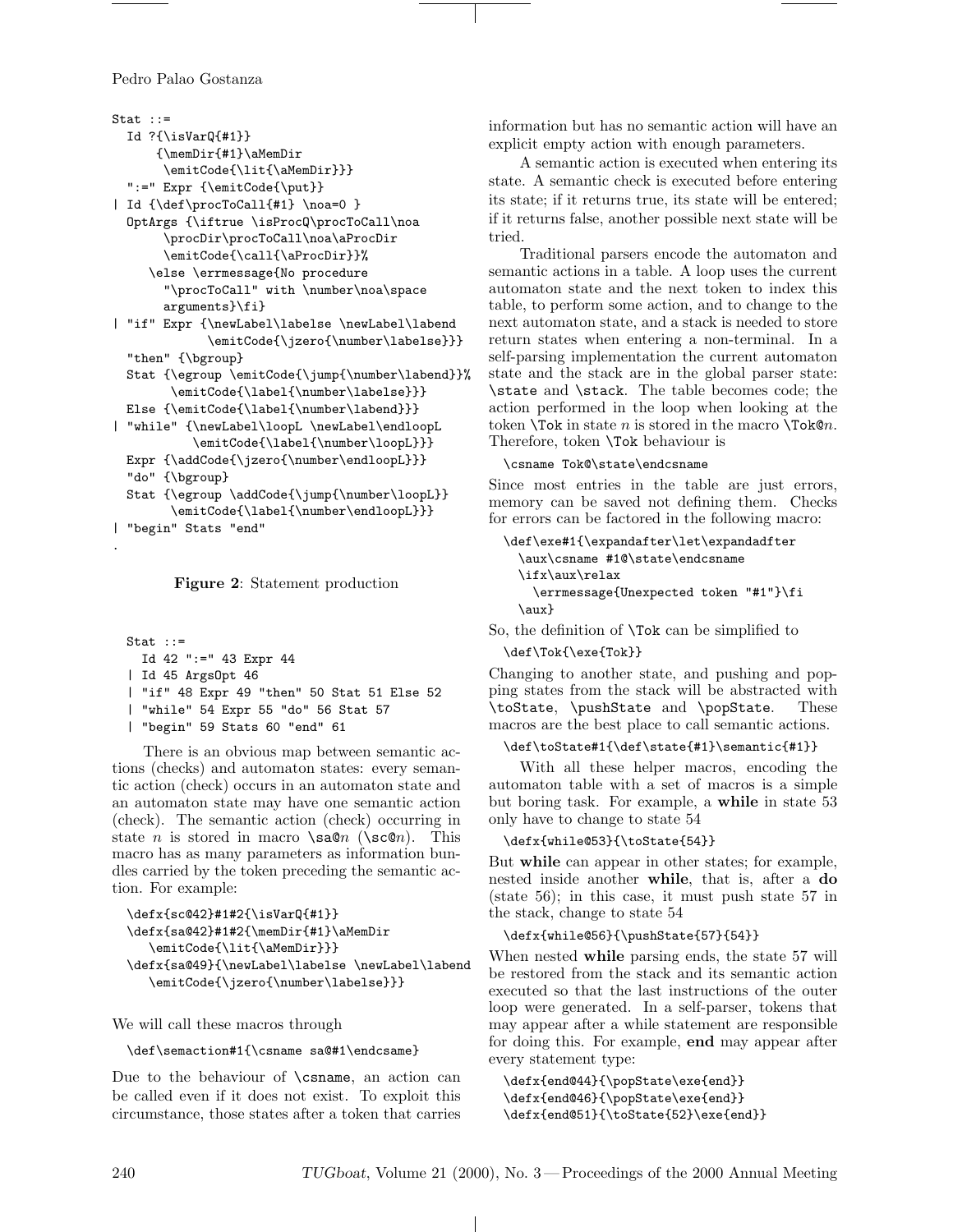#### \defx{end@52}{\popState\exe{end}} \defx{end@57}{\popState\exe{end}} \defx{end@60}{\toState{61}}

Notice, that end keeps rescheduling itself until reaching state 60.

Encoding entries in the automaton table that need a semantic check to be disambiguated is a bit more complex. For example, Id may occur in state 56, just after a do; changing to state 42 or 45 depends on the semantic check in state 42:

### \defx{Id@56}#1#2{% \iftrue\semcheck{42}{#1}{#2}% \toState{42}{#1}{#2}\else \toState{45}{#1}{#2}\fi}

As can be seen, there is nothing radically new in this code. The classical parser engine with a monolithic table is split into a lot of little macros. Deciding what to do next does not rely on the parser lookahead but each token checks the correctness of its present occurrence, changes to the next state and invokes a semantic action. Therefore, TEX is a nice source language for a compiler-compiler. Before implementing parT<sub>F</sub>X, we checked all these ideas by hand; having done this boring work, we are eager to use it wherever possible. So now, we will input again the program pretty-printed on page 238, this time surrounded with \beginPC/\endPC, just here, only with the intention to execute \power to ensure that  $3^9 = 19683$ .

#### Other uses

We have used these T<sub>E</sub>X niques in other projects.

AGL is a small graphic library that our students (and we) write and improve year after year. It is written with the literate paradigm, using noweb. Moreover, there is a separate document "getting started and reference". In order to keep the reference up to date, and to allow concurrent development, the description of each element (function, type, constant, etc.) is embedded in the implementation; typesetting the implementation produces an up to date file to be input in the reference. To ensure full agreement and to save some typing, there is no place in a description to put its definition (the head of a function, the structure of a type, etc.); instead, while processing the reference, TEX opens source code files (built with tangle (notangle)) and looks for the definition of each described identifier. A fast scanner splits Pascal programs into tokens; then a search engine, organized like a self-parser, stores the tokens constituting each requested definition in a macro; finally, when typesetting an element description, these tokens feed a pretty-printer. So, the same scanner is composed both with a search engine and a pretty-printer. T<sub>EX</sub> process hundreds definitions in a few seconds, thanks to the fast scanner.

EXercita is a hierarchical, human-readable database of exercises. Every exercise has, in addition to the wording of the exercise itself, an author (or source), its objective and difficulty, and several solutions. A set of macros helps in extracting exercises to be included in a document. The macros to search databases use a self-parser.

hTXml (HTML in TEX) is a work in progress to make TEX capable of type setting HTML directly. Almost all the processing work comes from HTML tags. It is important to do it as fast as possible because, although hand written HTML has few tags with few parameters, machine generated HTML has large numbers of tags with lots of (usually unnecessary) parameters. The simple syntax of HTML tags makes really ease to write a fast scanner. With the arrival of CSS a lot of new parsing capabilities are needed.

#### Conclusions

Fast scanners are clearly fast. We have only collected simple figures. For example, in my old Intel 80486, more than 1000 lines of Pascal code are scanned in 5.4 seconds, and pretty-printed in 4.6 seconds more. TEX typesets this same code (thinking that it is plain text) in 1.7 seconds and needs 0.9 seconds to process a file that only loads the scanner and the pretty-printer— so, parsing and pretty printing is only one order of magnitude slower. In general, it is astonishing to see TEX working so fast in every project were we have tried a fast scanner.

Self-parsing is a nice TEXnique to organize reusable parsers. It also allows an adaptable syntactic rigour. Its main drawback is the effort to build a strict self-parser by hand. Fortunately,  $parTr X$ removes this burden. Fast scanners, being an application of self-parser, should inherit this complexity; but writing a fast-scanner generator for TFX is a daunting task because each language has its own tricks. Fortunately, writing a fast scanner by hand is affordable because the lexical part of a programming language is simpler than its syntax. In addition, each processing kind needs a new parser, but the same scanner can be used once and for all.

# References

 $\mathbf{L}$ 

- [1] Alfred V. Aho, Ravi Sethi, and Jeffrey D. Ullman. Compilers: Principles, Techniques, and Tools. Addison-Wesley, 1986.
- [2] Henry Baragar and Gail E. Harris. An example of a special purpose input language to LATEX. In